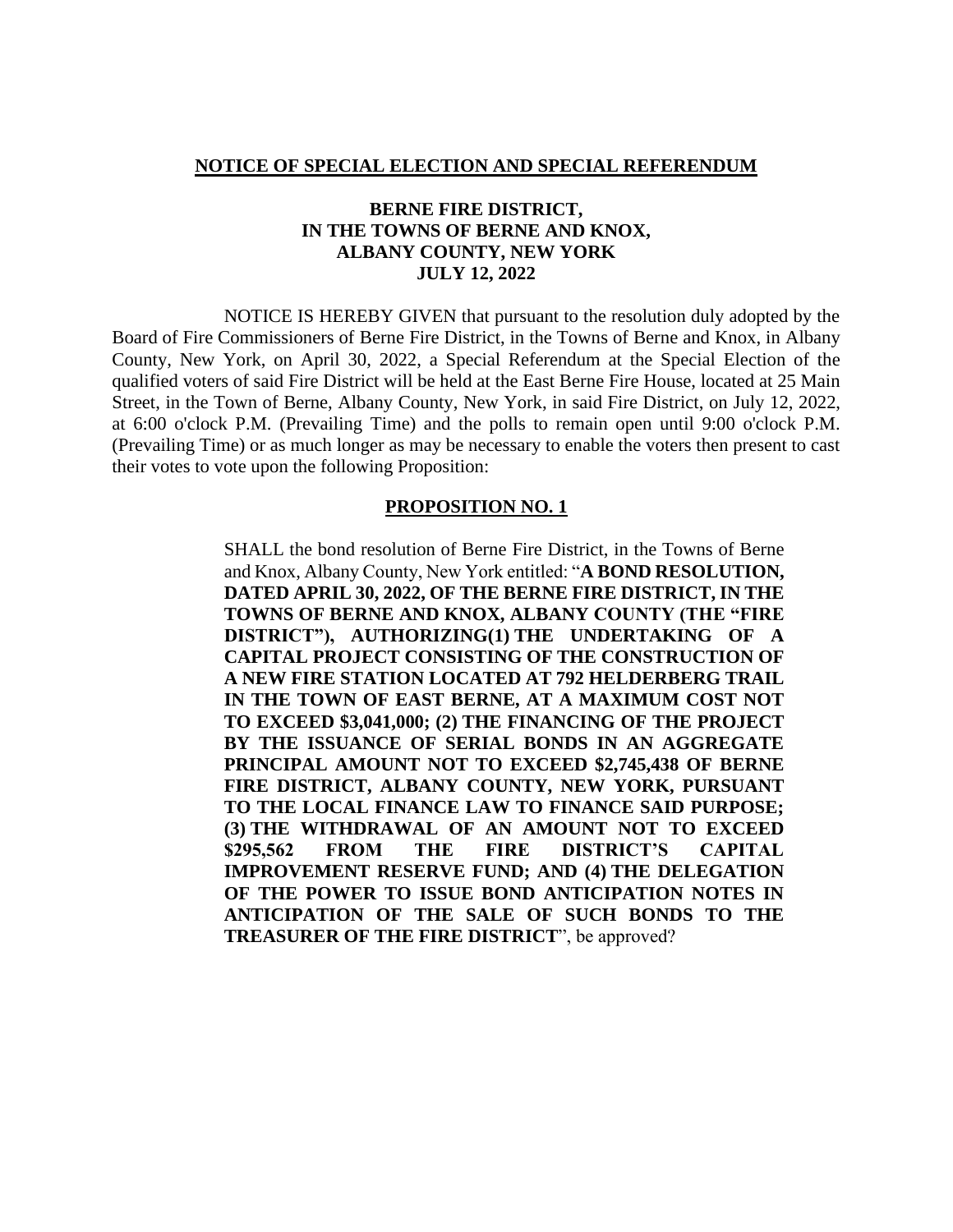Such Proposition shall appear on the ballot labels at said Special Referendum at the Special Election in substantially the following form:

### **PROPOSITION NO. 1**



SHALL the bond resolution of Berne Fire District, in the Towns of Berne and Knox, Albany County, New York, entitled: "**A BOND RESOLUTION, DATED APRIL 30, 2022, OF THE BERNE FIRE DISTRICT, IN THE TOWNS OF BERNE AND KNOX, ALBANY COUNTY (THE "FIRE DISTRICT"), AUTHORIZING (1) THE UNDERTAKING OF A CAPITAL PROJECT CONSISTING OF THE CONSTRUCTION OF A NEW FIRE STATION LOCATED AT 792 HELDERBERG TRAIL IN THE TOWN OF EAST BERNE, AT A MAXIMUM COST NOT TO EXCEED \$3,041,000; (2) THE FINANCING OF THE PROJECT BY THE ISSUANCE OF SERIAL BONDS IN AN AGGREGATE PRINCIPAL AMOUNT NOT TO EXCEED \$2,745,438 OF BERNE FIRE DISTRICT, ALBANY COUNTY, NEW YORK, PURSUANT TO THE LOCAL FINANCE LAW TO FINANCE SAID PURPOSE; (3) THE WITHDRAWAL OF AN AMOUNT NOT TO EXCEED \$295,562 FROM THE FIRE DISTRICT'S CAPITAL IMPROVEMENT RESERVE FUND; AND (4) THE DELEGATION OF THE POWER TO ISSUE BOND ANTICIPATION NOTES IN ANTICIPATION OF THE SALE OF SUCH BONDS TO THE TREASURER OF THE FIRE DISTRICT**", be approved?

The voting will be conducted by paper ballots as provided by law and the polls will remain open from 6:00 o'clock P.M. (Prevailing Time) to 9:00 o'clock P.M. (Prevailing Time) and as much longer as may be necessary to enable the voters then present to cast their ballots.

NOTICE IS HEREBY FURTHER GIVEN every elector of the Town who shall be a registered voter and who shall have resided in the Fire District for the period of 30 days prior to such Special Referendum at the Special Election shall be eligible to vote.

Absentee ballot applications may be obtained from the Secretary of the Berne Fire District. Please call Manuel Mosbey at 518-872-0847 to obtain an application for an absentee ballot. If the absentee ballot application is to be mailed, applications requests are due to the Secretary on or before July 2, 2022. Applications for absentee ballots to be delivered personally are due to the Secretary on or before July 11, 2022

NOTE: As at all public Fire Commissioner's meetings, reasonable accommodations and access are available.